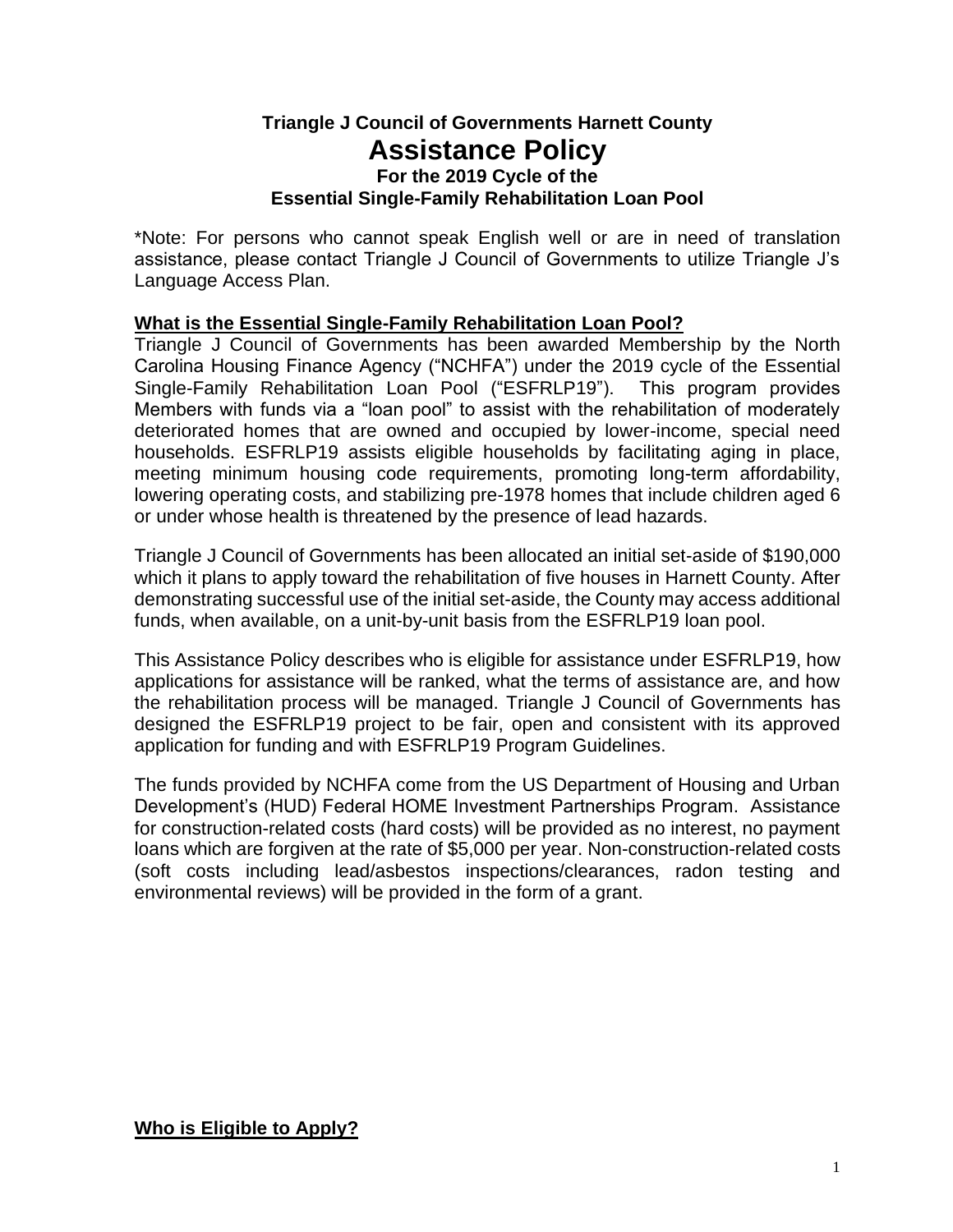There are three major requirements to be eligible for ESFRLP19 assistance:

1) The housing unit to be rehabilitated with ESFRLP funds must be located in Harnett County and must be owner-occupied. The household occupying the unit must have an elderly, disabled and/or veteran (see definitions) fulltime household member or a child aged 6 or under if there are lead hazards in the home;

#### *Special Needs (for definitions, see below)*

Elderly Head of Household *(62 or older)* Disabled Head of Household Veteran Head of Household Disabled, Elderly or Veteran Household Member *(not Head of Household)*

### **Definitions** under ESFRLP19 are:

- *Elderly*: An individual aged 62 or older.
- *Disabled*: A person who has a physical, mental or developmental disability that greatly limits one or more major life activities, has a record of such impairment, or is regarded as having such an impairment.
- *Head of Household:* The person or persons who own(s) the house.
- *Household Member*: Any individual who is an occupant (defined below) of the unit to be rehabilitated shall be considered a "household member" (the number of household members will be used to determine household size and all household members are subject to income verification).
- *Occupant*: An occupant is defined as any immediate family member (mother, father, spouse, son/daughter of the head of household who has resided in the dwelling unit for at least 3 months prior to the submission of the family's application.
- *Veteran:* A person who is a military veteran, is defined as one who served in the active military, naval, or air service (i.e. Army, Navy, Air Force, Marine Corps, and Coast Guard; as a commissioned officer of the Public Health Service; or as a commissioned officer of the National Oceanic and Atmospheric Administration or its predecessors), and who was discharged or released there from under conditions other than dishonorable. Provide DD-214 form to demonstrate.
- 2) The gross annual household income must not exceed 80% of the Area Median Income for the County (see income limit table on the following page) and;

**2019 Income Limits for Triangle J Council of Governments' Essential Single-Family Rehabilitation Loan Pool**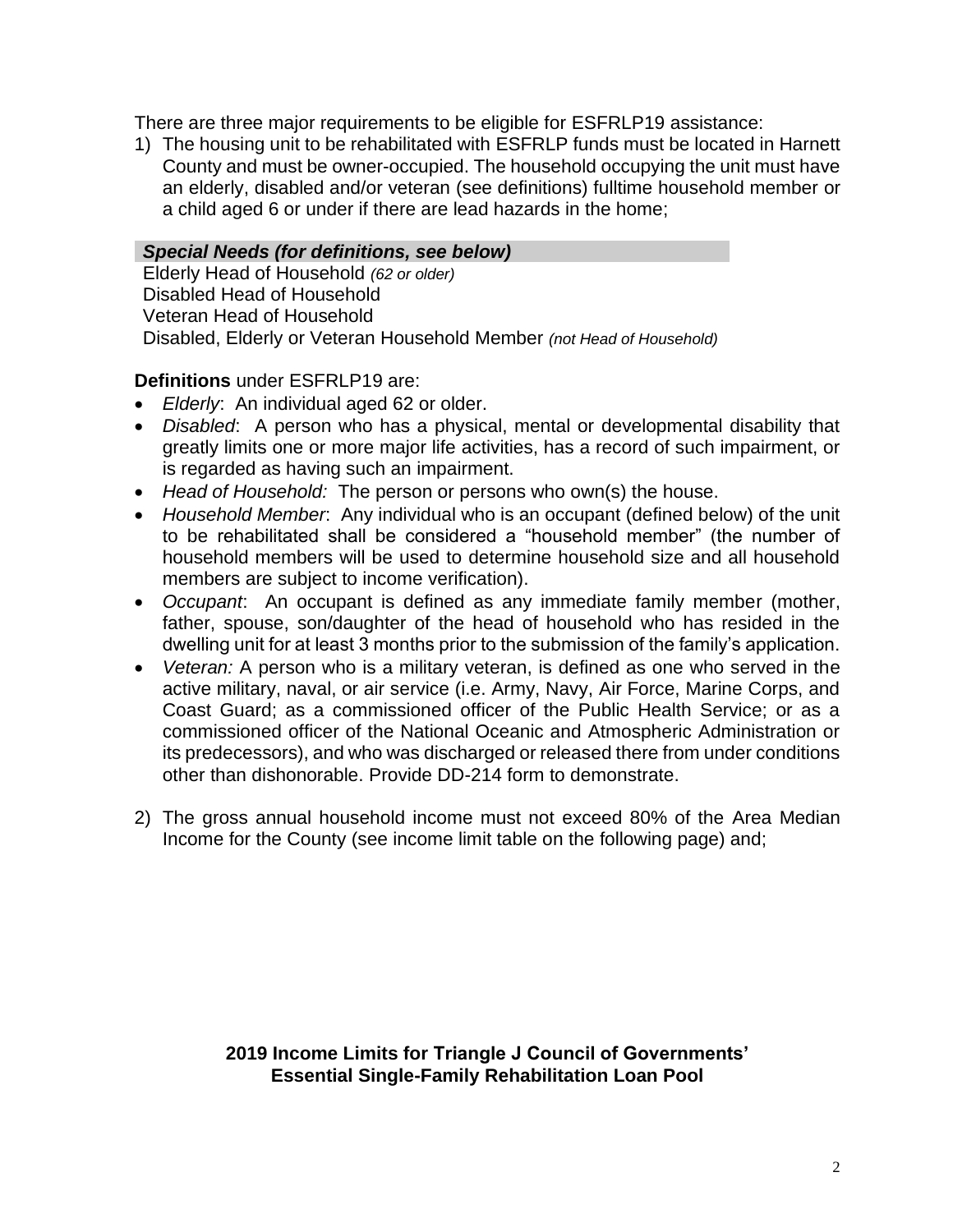| Number in | 30% of   | 50% of Median | 80% of       |
|-----------|----------|---------------|--------------|
| Household | Median   | ("Very Low    | Median ("Low |
|           | Income   | Income")      | Income")     |
|           | \$13,500 | \$22,500      | \$35,950     |
| 2         | \$15,400 | \$25,700      | \$41,100     |
| 3         | \$17,350 | \$28,900      | \$46,250     |
| 4         | \$19,250 | \$32,100      | \$51,350     |
| 5         | \$20,800 | \$34,700      | \$55,500     |
| 6         | \$22,350 | \$37,250      | \$59,600     |
|           | \$23,900 | \$39,850      | \$63,700     |
| 8         | \$25,450 | \$42,400      | \$67,800     |

\*Income limits are subject to change based on annually published HUD HOME Limits. 2019 HUD HOME Limits will be used to evaluate applicants.

3) The cost of rehabilitation cannot exceed the ESFRLP19 Program limit of \$30,000 and must include all Essential Rehabilitation Criteria as described in the ESFRLP19 Administrator's Manual (available online at [www.NCHFA.com\)](http://www.nchfa.com/).

Unfortunately, not all homes can be rehabilitated to meet the Essential Rehabilitation Criteria with the limited funding available. Some otherwise-eligible households may be deemed ineligible for assistance because their homes fail this test.

Recipients of assistance under ESFRLP will be chosen by the above criteria without regard to race, color, religion, national origin, sex, familial status and disability.

## **What Types Of Houses Are Eligible?**

Properties are eligible only if they meet all of the following requirements:

- The property must require at least \$5,000 of improvements to meet ESFRLP Property Standards or the local minimum housing code.
- Site-built and off frame modular units are eligible for assistance. Manufactured housing is eligible for assistance if the foundation and utility hookups are permanently affixed including removal of all transporting equipment (e.g. wheels, axles, tongue) and installation of a full masonry foundation and tie-downs.
- No more than fifty percent (50%) of the total area of the unit may be used for an office or business (e.g. day care). Program funds may only be used to improve the residential portion of mixed-use buildings.
- The property must be free of environmental hazards and other nuisances as defined by all applicable codes or regulations, or any such hazards or nuisances must be corrected as part of the rehabilitation of the home. Triangle J Council of Governments' Rehabilitation Specialist will determine the presence of any known environmental hazards/nuisances on the site and if they can be removed through rehabilitation.
- Properties cannot be located in the right-of-way of any impending or planned public improvements. Triangle J Council of Governments' staff will assist in making this determination.
- The property cannot be located on a site that is endangered by mudslides, landslides or other natural or environmental hazards. If needed, the Rehabilitation Specialist will work with the homeowner to make this determination.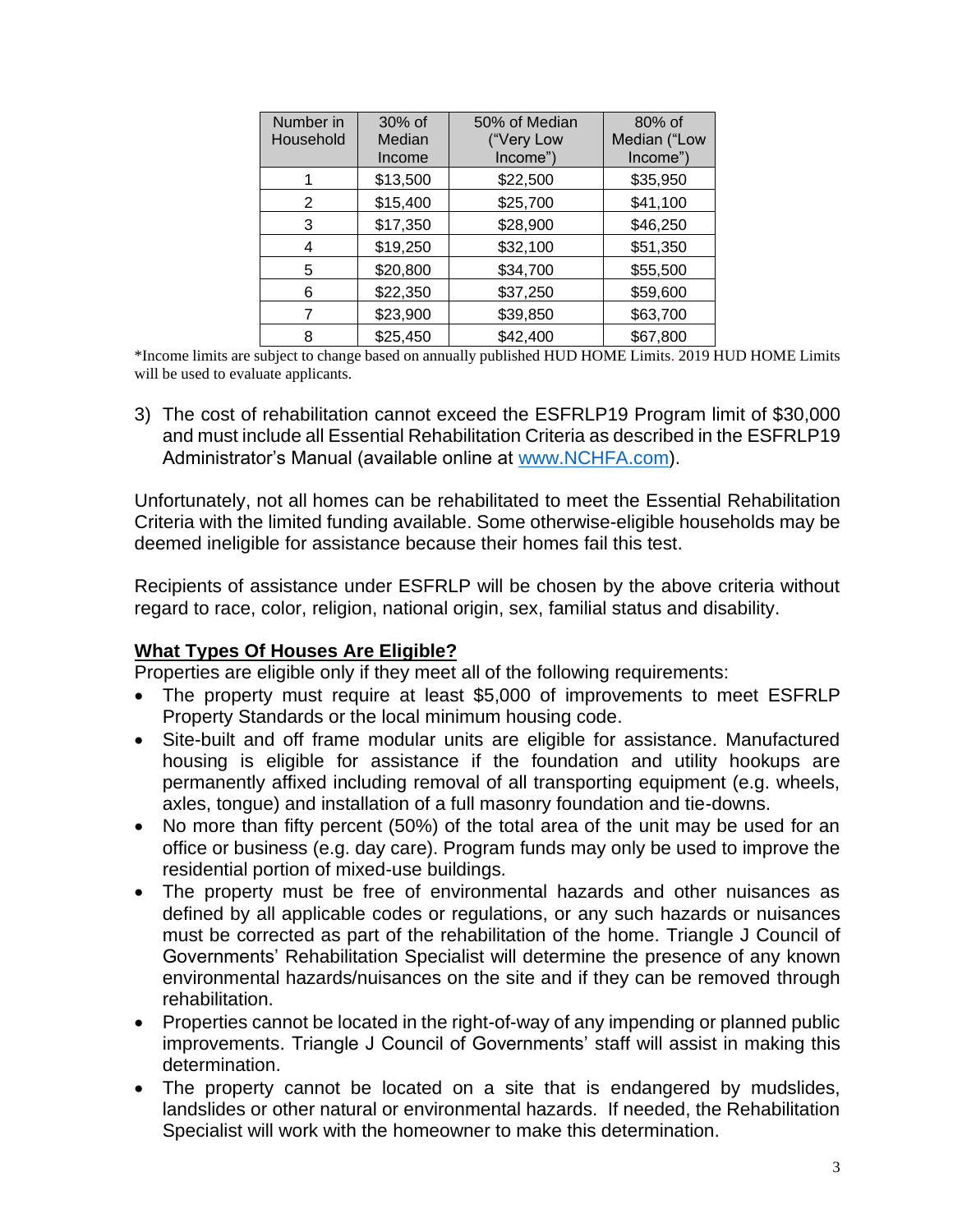- The property may be located in the 100 year flood plain if the lowest finished floor level (verified by an elevation certificate provided by the homeowner) is above the base flood elevation and the property will be covered by flood insurance. The property must be in compliance with Harnett County's flood plain ordinance. All things considered equal, properties located outside the 100-year flood plain will be given priority over properties located in the 100-year flood plain. *(Triangle J Council of Governments will verify whether the home is in the flood plain.)*
- The property cannot have been repaired or rehabilitated with public funding of \$25,000 or more within the past 10 years without NCHFA approval.

### **How are applications ranked?**

There are many more ESFRLP-eligible households (with eligible houses) than can be assisted with the available funds. Therefore, Triangle J Council of Governments, in coordination with Harnett County, has devised the following priority system to rank eligible applicants, determine which of them will be selected for assistance and in what order. Under this system applicants will receive points for falling into certain categories. Applications will be ranked according to which receive the most points. If there are more eligible applicants with eligible houses than can be treated with existing funding, Triangle J Council of Governments may be able to treat additional houses with unrestricted pool funds. Pool applicants will come from the original applicant list and be considered according to which received the most points. If alternate pool applicants are not identified on the original applicant list and must be solicited, the solicited, eligible, pool applicants will be selected on a first come first served basis.

#### **Priority Ranking System for Triangle J Council of Governments 2019 Essential Single-Family Rehabilitation Loan Pool**

| Special Needs (for definitions, see below)                                 |   |  |  |
|----------------------------------------------------------------------------|---|--|--|
| Household with a child age 6 or under with a reference level of $5 \mid 5$ |   |  |  |
| micrograms per deciliter or higher                                         |   |  |  |
| Household with a child age 6 or under with lead hazards in the home        |   |  |  |
| Elderly Head of Household (62 or older)                                    |   |  |  |
| Disabled Head of Household                                                 |   |  |  |
| Veteran Head of Household                                                  |   |  |  |
| Disabled, Elderly or Veteran Household Member (not Head of Household)      |   |  |  |
| Income (See Income Table above)                                            |   |  |  |
| Less than 30% of County Median Income                                      | 5 |  |  |
| 30% to 50% of County Median Income                                         |   |  |  |
| 50% to 80% of County Median Income                                         |   |  |  |

## **What Are The Terms of Assistance Under ESFRLP19?**

The form of ESFRLP assistance is a 0% interest, forgivable loan covering the hard costs associated with the rehabilitation of the home and a grant for the soft costs. These will be two separate documents or sets of documents.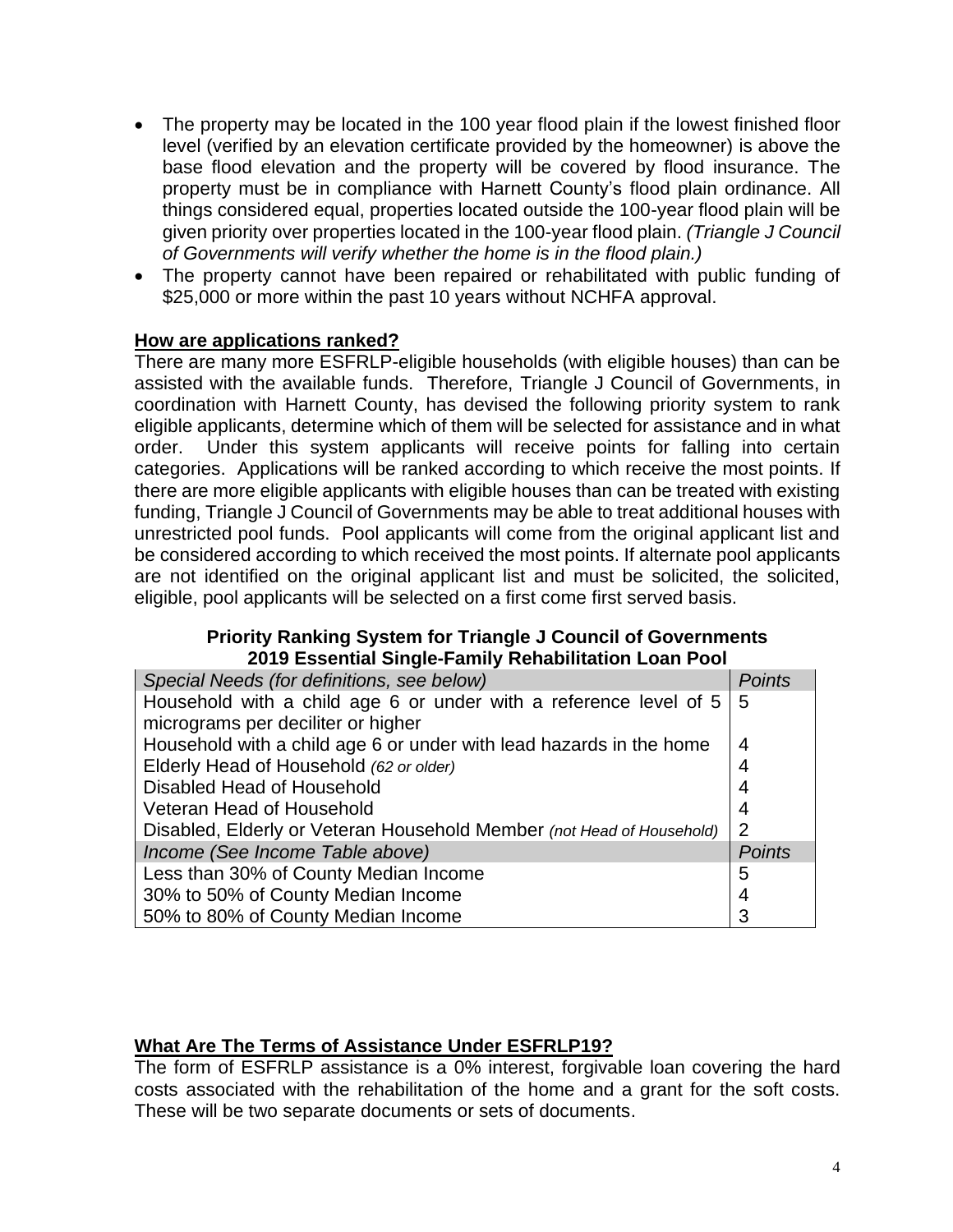The Loan: To provide assistance to households selected for the project, NCHFA will create loan documents including a Promissory Note and Deed of Trust covering hard costs for the rehabilitation in an amount not to exceed \$30,000. This loan covering the hard costs remains 0% interest and forgivable at \$5,000 per year for as long as the owner resides in the home or until the balance is reduced to \$0. The term of the loan is dependent upon the loan amount and the number of years it takes to bring the balance of the loan to \$0 when forgiven at \$5,000 per year. For example, if the amount of the loan is \$21,452, then the term is 5 years (\$20,000 forgiven over the first 4 years and \$452 forgiven at the end of the  $5<sup>th</sup>$  year). The maximum term of the loan will be six years.

As long as the borrower lives in the home, no payments on the loan will be required. If the recipient prefers, the loan can be paid off at any time to NCHFA, either in installments or as a lump sum payment. Furthermore, under certain circumstances NCHFA may allow assumption or refinancing of the loan. Should an heir inherit the property and choose to live in the house as their permanent residence, they may assume the loan without being income eligible. However, the lien remains on the property. A buyer who may wish to buy the property to live in may assume the loan so long as they can document that they are income-eligible  $(\leq 80\%$  AMI). Default can occur if the property is sold or transferred to another person and/or if the borrower fails to use the home as a principal residence, without prior written approval of the North Carolina Housing Finance Agency.

The Grant: To pay for soft costs including application outreach/intake/management, environmental reviews/inspections/testing and project assessment/documentation/ estimating/bidding, NCHFA will create a Grant Agreement not to exceed \$10,000. The grant has no repayment or recovery terms.

## **What Kinds Of Work Will Be Done?**

Each house selected for assistance must be rehabilitated to meet ESFRLP19 Rehabilitation Criteria. That means every house must, upon completion of the rehabilitation:

- meet the more stringent requirements of NCHFA's Essential Property Standard or local minimum housing codes as applicable (These are "habitability standards" which set minimum standards for decent, safe and sanitary living conditions.) Additionally, the home must meet applicable Lead-Based Paint regulations 24 CFR part 35.
- retain no "imminent threats" to the health and safety of the home's occupants or to the home's "structural integrity". (An example of an imminent threat to occupants as well as to the home's structural integrity is an infestation of insects or a crawlspace that is too damp).

These requirements are spelled out in full in the ESFRLP19 Administrator's Manual which you may view, at reasonable times, upon request, at the Triangle J Council of Governments' office by calling (919) 558-2700 or anytime online at www.NCHFA.com.

In addition to the above items that must be done to satisfy NCHFA requirements, the scope of work may include approved items meant to reduce future maintenance and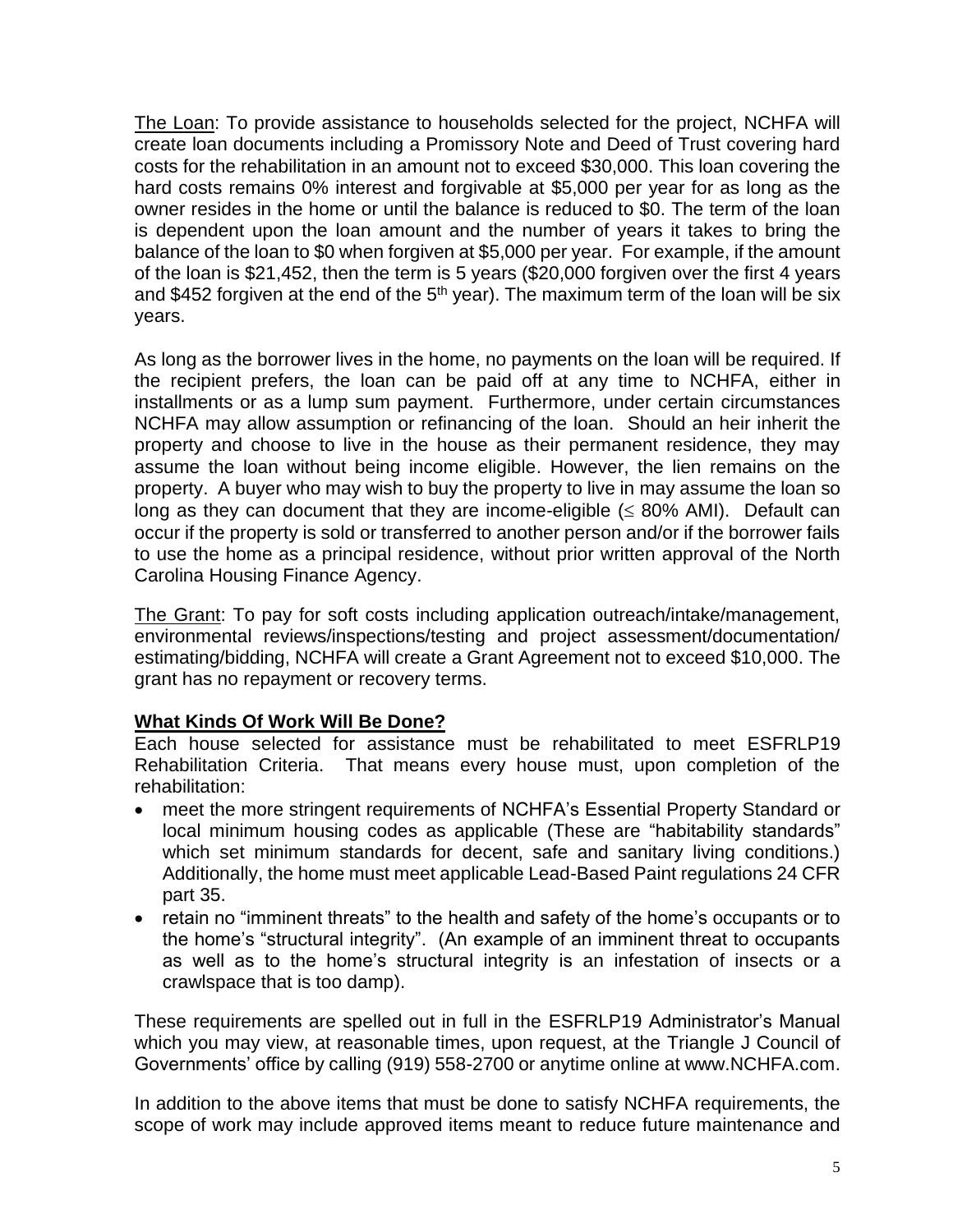operational costs or to further protect homes from natural disasters and/or home modifications designed to enable greater accessibility for household members to function more independently as they age.

Once the rehabilitation is complete, major systems in the home that, with reasonable maintenance and normal use, should be capable of lasting another 5 years include: structural support, roofing, cladding and weatherproofing, plumbing, electrical and heating/cooling systems.

Of course, contractors performing work funded under ESFRLP19 are responsible for meeting all local requirements for permits and inspections. All work done under the program must be performed to meet NC State Residential Building Code standards. (This does not mean, however, that the whole house must be brought up to current Building Code Standards.)

### **What About Lead-based Paint?**

Until it was discovered to be a health hazard, lead was used for centuries to make house paints. Now we know that lead exposure is a serious problem for everyone and especially small children. Selling lead paint was outlawed in 1978, but many older buildings still contain lead paint and children are still being poisoned.

Under ESFRLP19, a lead hazard evaluation must be performed on every home selected for rehabilitation that was built before 1978. The specific type of evaluation and the appropriate lead hazard reduction work performed will depend on the total amount of Federal funds used to rehabilitate the home, as per 24 CFR part 35. If required, lead-based paint hazard reduction and/or abatement will be performed by contractors who are trained and certified to perform such work.

It may be necessary for the household to relocate during the construction process for protection against lead poisoning. If relocation is required, it shall be the responsibility of the homeowner to pay for the relocation.

### **Who Will Do The Work On The Homes?**

Triangle J Council of Governments is obligated under ESFRLP19 to ensure that quality work is done at reasonable prices and that all work is contracted through a fair, open and competitive process.

To meet these requirements, Triangle J Council of Governments' Rehabilitation Specialist will act as general contractor and will invite bids only from licensed subcontractors who are part of an "Approved Contractors Registry".

- All qualified members of the Approved Contractors Registry will be invited to bid on each job, and the lowest responsive and responsible bidder will be selected for the contract.
- Triangle J Council of Governments' Rehabilitation Specialist Rebuilding Together of the Triangle (RTT) - is a Certified Renovation Firm and employs several Renovation, Repair & Painting (RRP) Certified Renovators.. In the case of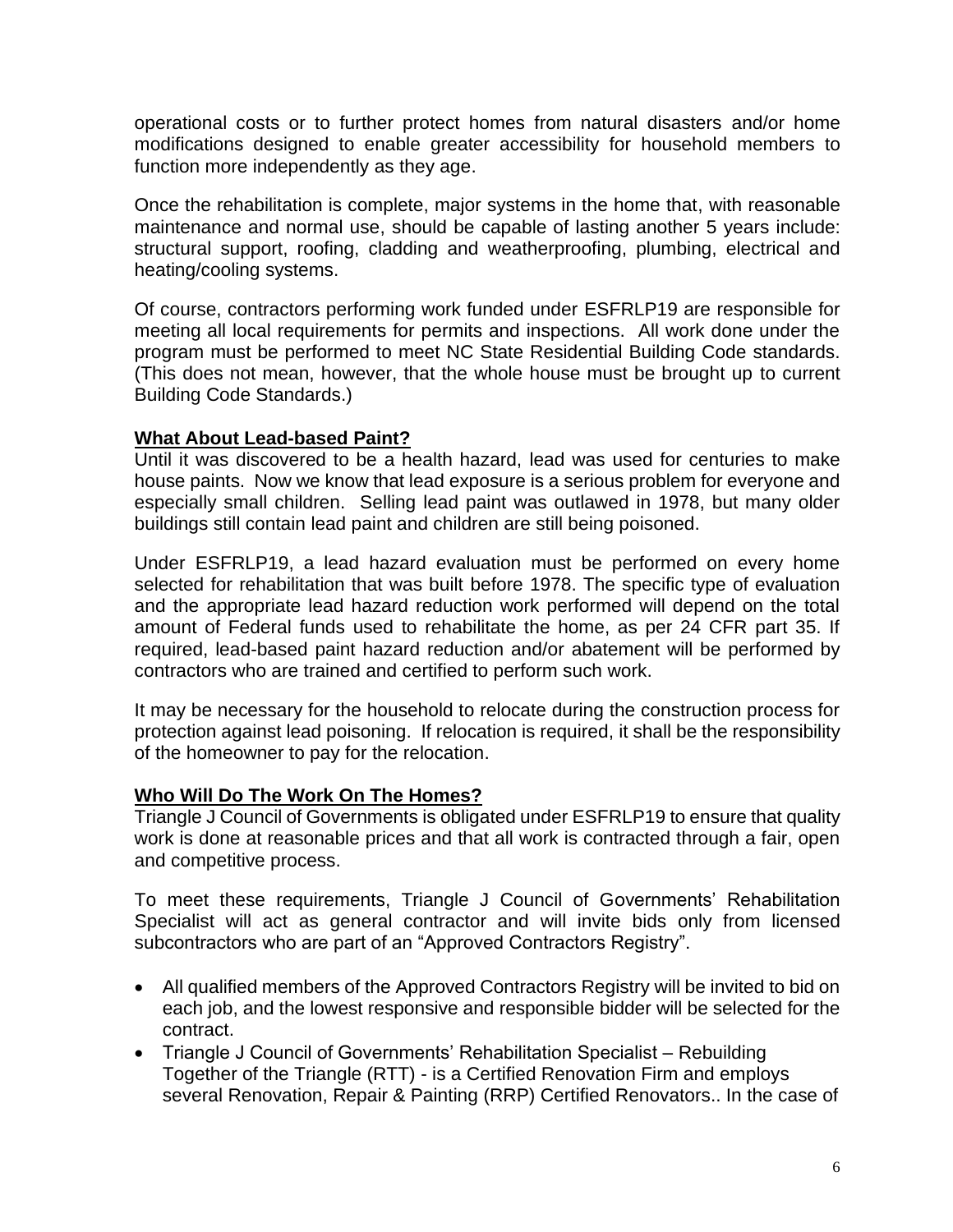a subcontractor working on a lead hazard, RTT will utilize a Renovation, Repair & Painting (RRP) Certified Renovator.

• Homeowners who know of quality rehabilitation contractors that are not on the approved contractors' registry are welcome to invite them to apply.

For additional information about procurement and disbursement procedures, including the requirements of subcontractors a part of the Approved Contractors Registry, please refer to the ESFRLP19 Procurement and Disbursement Policy for Triangle J Council of Governments.

For additional information about procurement and disbursement procedures, please refer to the ESFRLP19 Procurement and Disbursement Policy for Triangle J Council of Governments.

#### **What Kind of Outreach Efforts to Potential Applicants Will There Be?**

Triangle J Council of Governments plans to reach out to partner agencies in Harnett County such as senior centers, other nonprofits serving the community and human services agencies to let them know when the application window is open and ask for referrals of those that may qualify. Triangle J will advertise on our website, [www.tjcog.org](http://www.tjcog.org/) as well. Additionally, information will be made available to the Triangle J Area Agency on Aging, which provides information about community serves and support for older adult households and is housed within Triangle J Council of Governments. Triangle J will advertise in a local publication, such as the Daily Record, in Harnett County.

### **What Are The Steps In The Process, From Application To Completion?**

You now have information about how to apply for the Essential Single-Family Rehabilitation Loan Pool and what type of work can be done through the Program. Let's go through the steps for getting the work done:

- **1. Completing a pre-application form:** Homeowners who wish to apply for assistance must do so by December 31, 2019. If additional funds become available, applicants for those funds will be first selected from those who applied prior to December 31, 2019. Apply by contacting Erika Brown, Housing Planner, at (919) 558-2700. Proof of ownership and income will be required. Those who have applied for housing assistance from Harnett County in the past will not automatically be reconsidered and must complete a new pre-application form.
- **2. Client Referral and Support Services** Many homeowners seeking assistance through the Essential Single-Family Rehabilitation Loan Pool may also need other services. If the ESFRLP staff meet the homeowner during the application process, they will provide pamphlets and a list of the agencies with contact information for the resources and programs available in the County. For households that qualify to receive assistance through the ESFRLP program, additional verbal discussion will be offered during the Screening of applicants and/or Pre-rehab inspection steps of the program.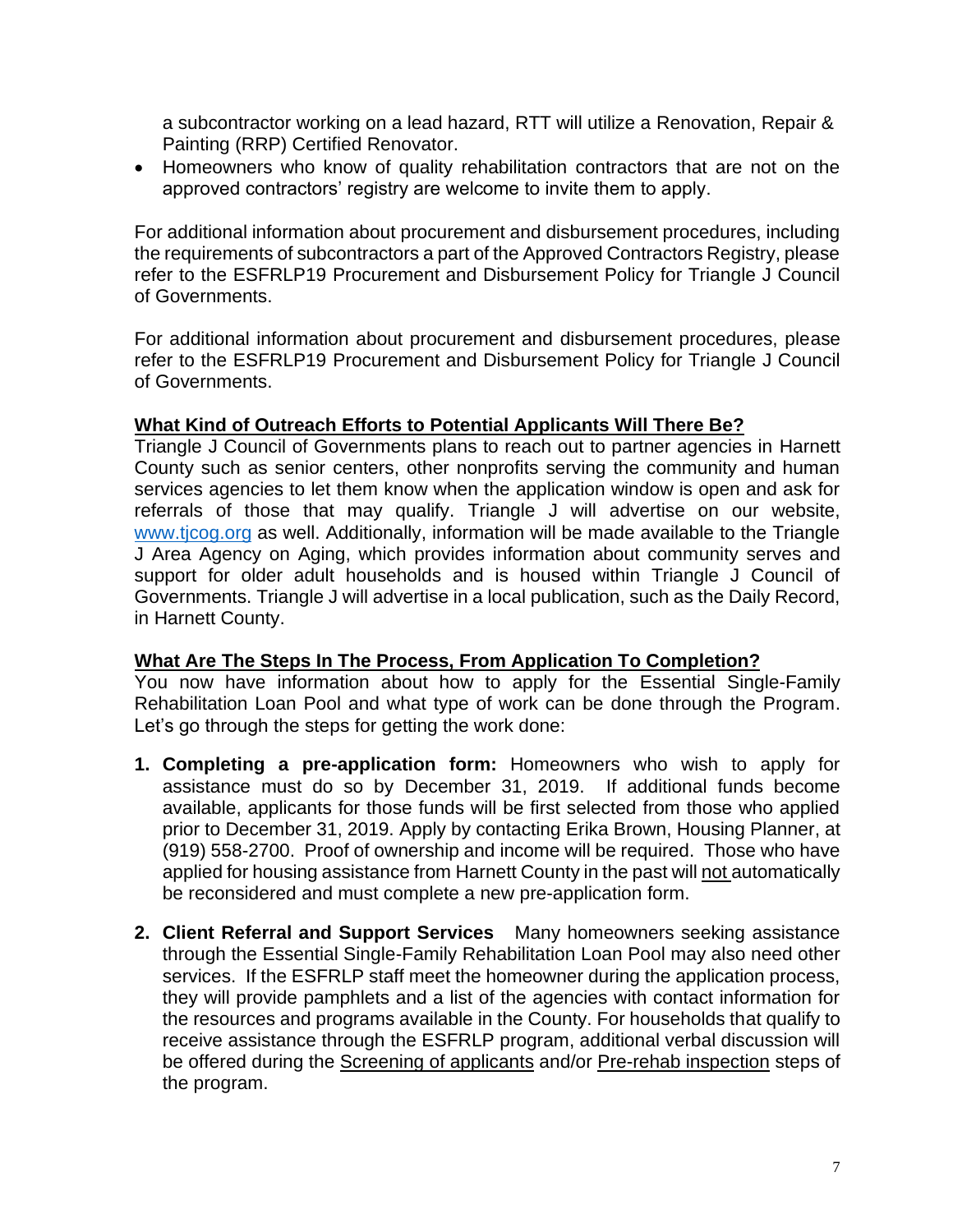- **3. Preliminary inspection:** Triangle J Council of Governments' Rehabilitation Specialist will visit the homes of eligible households to determine the need and feasibility of the home for rehabilitation.
- **4. Screening of applicants:** Applications will be ranked by Triangle J Council of Governments based on the priority system outlined on page 5 and the feasibility of rehabilitating the house. Households to be offered assistance will be selected by March 31, 2020. Household income will be verified for program purposes only (information will be kept confidential). NCHFA will verify ownership of the property by conducting a title search. From this review, the five most qualified applicants will be chosen according to the priority system described above; there will be a list of two (2) alternates. If additional funds become available, applicants will be first selected from those who applied prior to December 31, 2019. Triangle J Council of Governments will then submit to NCHFA an ESFRLP19 Loan Application and Reservation Request for each potential borrower for approval. Applicants not selected for ESFRLP assistance will be notified in writing.
- **5. Written agreement:** A Homeowner Written Agreement, between the homeowner and Triangle J Council of Governments, will be executed as part of the Loan Application and Reservation Request procedure (that formally commits funds to a dwelling unit). This agreement will certify that the property is the principal residence of the owner, that the post–rehab value of the property will not exceed 95% of the 203(b) limits established by HUD and defines the ESFRLP maximum amount and form of assistance being provided to the homeowner, the scope of work to be performed, the date of completion and the rehabilitation criteria and standards to be met.
- **6. Pre-rehab inspection & unit evaluation:** Triangle J Council of Governments' Rehabilitation Specialist will visit the home again for a more thorough inspection. All parts of the home must be made accessible for inspection, including the attic and crawlspace. The owner should report any known problems such as electrical short circuits, blinking lights, roof leaks, etc. Each unit will be evaluated for energysaving opportunities such as air-sealing and duct-sealing as well as for environmental concerns, such as lead based paint hazards, radon and asbestos.
- **7. Work write-up:** The Rehabilitation Specialist will prepare complete and detailed work specifications (known as the "work write-up"). A final cost estimate will also be prepared by the Rehabilitation Specialist and held in confidence until bids are received from contractors.
- **8. Lead and Other Testing:** Triangle J Council of Governments' Rehabilitation Specialist will arrange for a certified firm to inspect all pre-1978 constructed homes for potential lead and asbestos hazards. All homes will be tested for radon. The owner will receive information covering the results of the tests and any corrective actions that will be needed as part of the rehabilitation.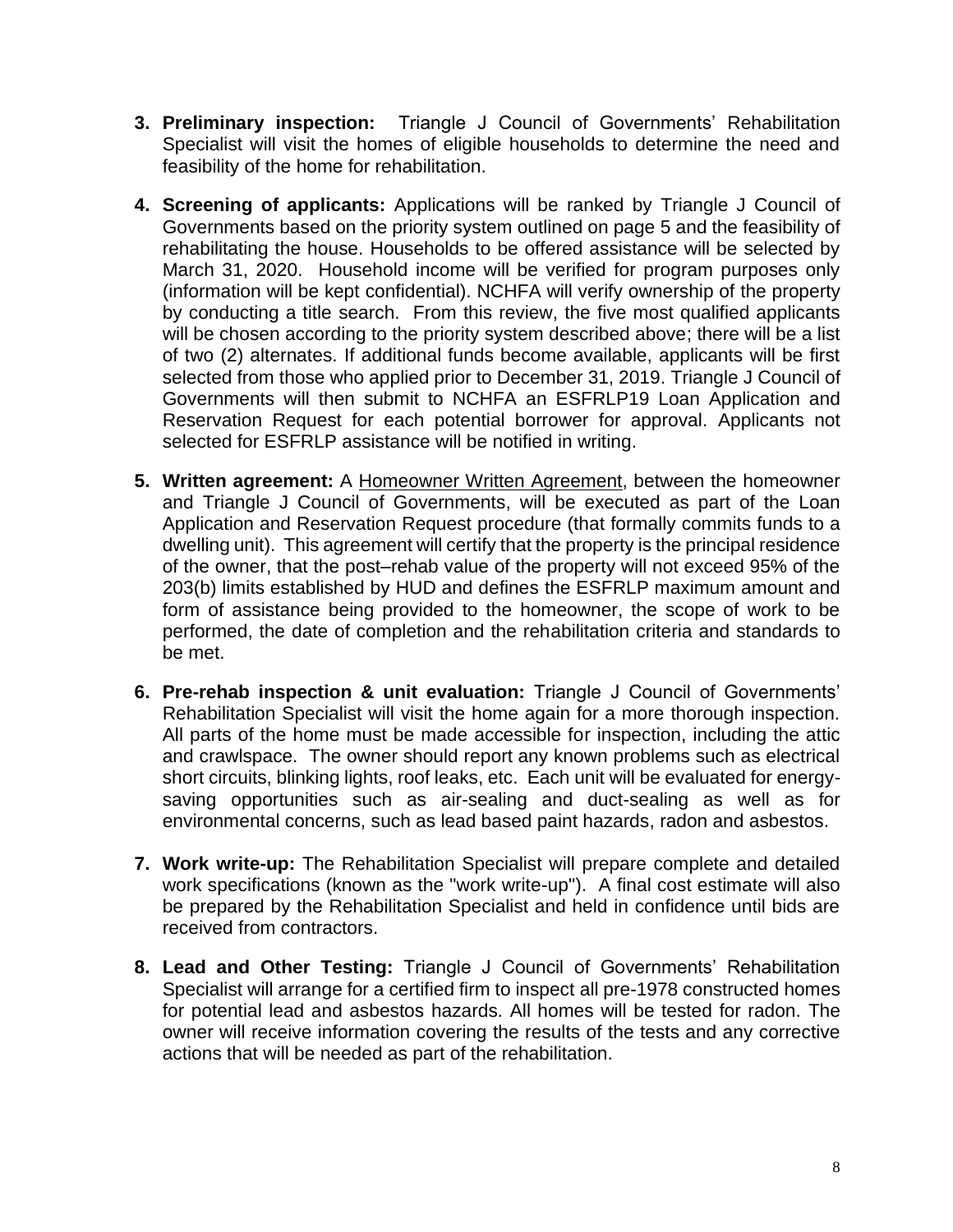- **9. Bidding & Subcontractor selection:** Triangle J Council of Governments' Rehabilitation Specialist will use the bidding process outlined in the Procurement Policy in order to generate a pool of responsive, responsible subcontractors.
- **10.Loan closing and contract execution:** Loan documents (Promissory Note and Deed of Trust) will be prepared by NCHFA as the lender and executed by the homeowner. *By law, homeowner's have the right to hire legal representation of their choosing at loan closing*. If a homeowner does not have "representation" at the closing, the borrower must sign a NCHFA "Unrepresented Borrower Affidavit". Rehabilitation contract documents will be executed by the homeowner and contractor with Triangle J Council of Governments signing on as an interested third party prior to the commencement of any construction. Triangle J Council of Governments will facilitate with the loan closing and recordation of these documents and forward the recorded documents to NCHFA.
- **11.Pre-construction conference:** A pre-construction conference will be held at the selected applicant's home. At this time, the homeowner and Rehabilitation Specialist will discuss the details of the work to be completed. Starting and ending dates will be finalized, along with any special arrangements such as weekend or evening work hours and disposition of items to be removed from the home. Triangle J Council of Governments will issue a "proceed order" formally instructing the Rehabilitation Specialist to commence work by the agreed-upon date.
- **12. Construction:** The Rehabilitation Specialist is responsible for obtaining and posting all permits for the project before beginning work. Triangle J Council of Governments' Rehabilitation Specialist will closely monitor the sub-contractors during the construction period and local Code Enforcement Officials will inspect the work. To protect personal property the homeowner will be responsible for working with the Rehabilitation Specialist toward clearing work areas of personal property as needed as much as practicable. The Rehabilitation Specialist will ensure all clearing and cleaning activities necessary due to construction activities are completed.
- **13.Change Orders:** All changes to the scope of work must be approved by the owner, the Rehabilitation Specialist and the Triangle J Council of Governments Program Administrator and reduced in writing as a contract amendment ("change order"). The owner and two Triangle J Council of Governments personnel must execute any change order agreements to the construction contract.
- **14. Payments to sub-contractors:** When it is determined that a particular job will require the use of a subcontractor, Triangle J Council of Governments' Rehabilitation Specialist will, at its discretion (based on availability of the subcontractor, demands of the job, and recent history of performance) select a subcontractor from the relevant pool to engage for the job. Identified subcontractors will be provided with detailed work write-ups on each job and must submit a similarly detailed cost estimate for each job. The subcontractor will bill Rehabilitation Specialist directly. Sub-contractors will be paid following inspection of and satisfactory completion of all items on the work write-up, as well as, the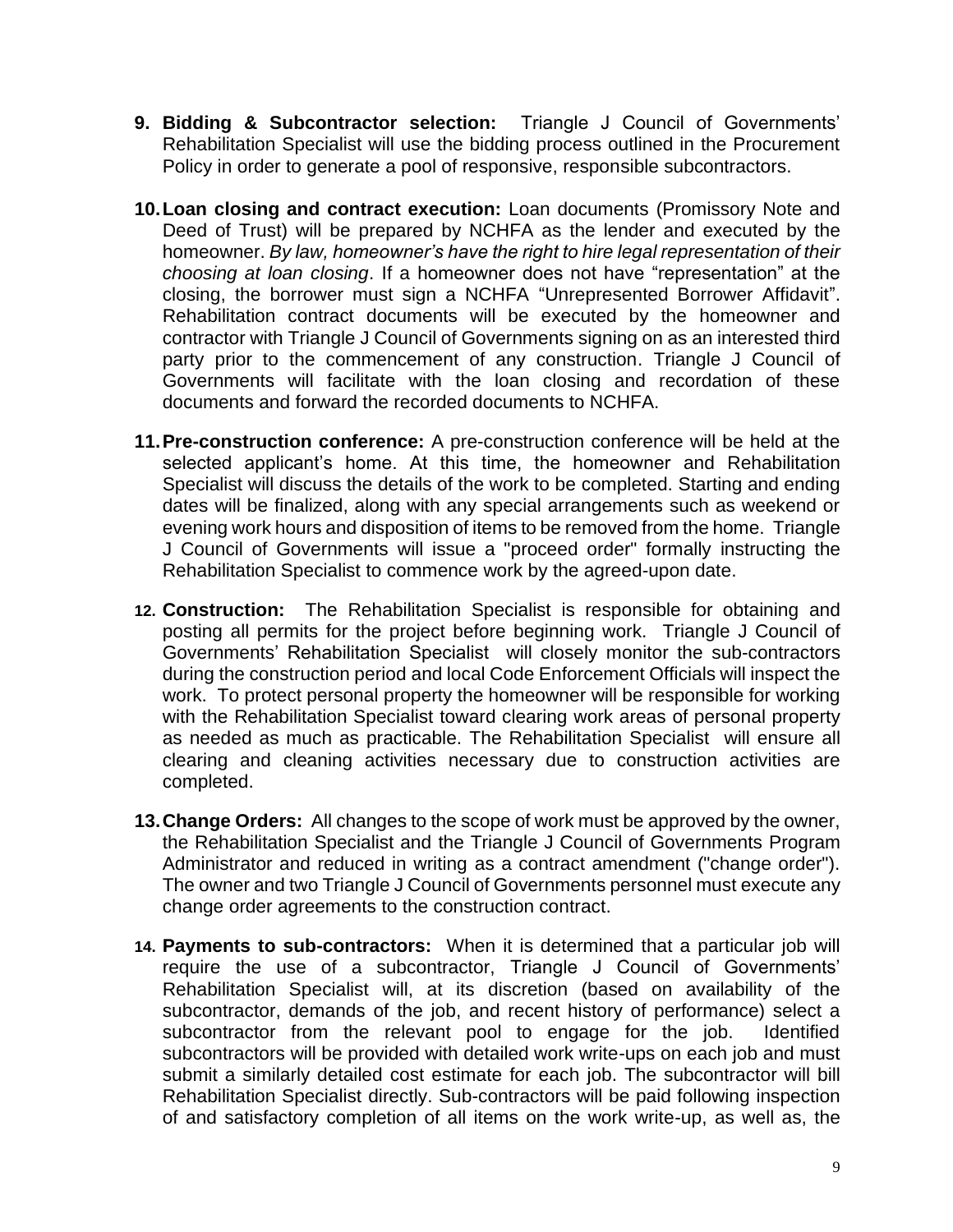receipt, by Rehabilitation Specialist, of the sub-contractor's invoice and a release of liens, signed by all any sub-contractors employed on the job and by all material suppliers from whom materials for the job were purchased. Subcontractors should allow 25 business days for processing of the invoice for payment.

- **15.Closeout:** Local Code Enforcement Officials will inspect the work for compliance with the NC State Building Code and the local minimum housing code, when applicable**.** All building inspections will be documented, and all inspection records will be retained in the client file. Once a final building inspection has been completed, and when the Rehabilitation Specialist and the Homeowner are satisfied that the contract has been fulfilled, the Homeowner, Project Administrator and Rehabilitation Specialist will sign off on the work. All material and workmanship will be guaranteed by the Rehabilitation Specialist for a period of one-year from the date of completion of the work.
- **16.Post-construction conference:** Following construction, the Rehabilitation Specialist will sit down with the Homeowner one last time. At this conference the Rehabilitation Specialist will hand over all owner's manuals and warranties on equipment and materials to the homeowner. The Rehabilitation Specialist will go over operating and maintenance requirements for the new equipment, materials and appliances and discuss general maintenance of the home with the Homeowner. The Homeowner will have the opportunity to ask any final questions about the work.
- **17.Final loan amount determination:** If, upon completion of all rehabilitation work, the contract price has changed due to the effect of change orders, NCHFA will prepare an estoppel for a loan reduction or modification agreement for loan increases as necessary at the time of closeout of the unit to modify the loan amount when there is a need for a change order involving a change in the original loan amount). The loan will remain the property of NCHFA, with original documents remaining there for storage and "servicing. Please note that it is the responsibility of the owner to record an estoppel if they wish this to be reflected in the Deed of Trust.
- **18.The warranty period:** It is extremely important that any problems with the work that was performed be reported by the homeowner to the Triangle J Council of Governments' Rehabilitation Specialist or other representative, as soon as possible in writing. All bona fide defects in materials and workmanship reported within one year of completion of construction will be corrected free of charge by the Rehabilitation Specialist.

## **What are the key dates?**

If, after reading this document, you feel that you qualify for this program and wish to apply, please keep the following dates in mind:

- Applications available to the public starting October 1, 2019.
- Applications must be turned in at the Triangle J Council of Governments' Office by 5:00 PM on December 31, 2019.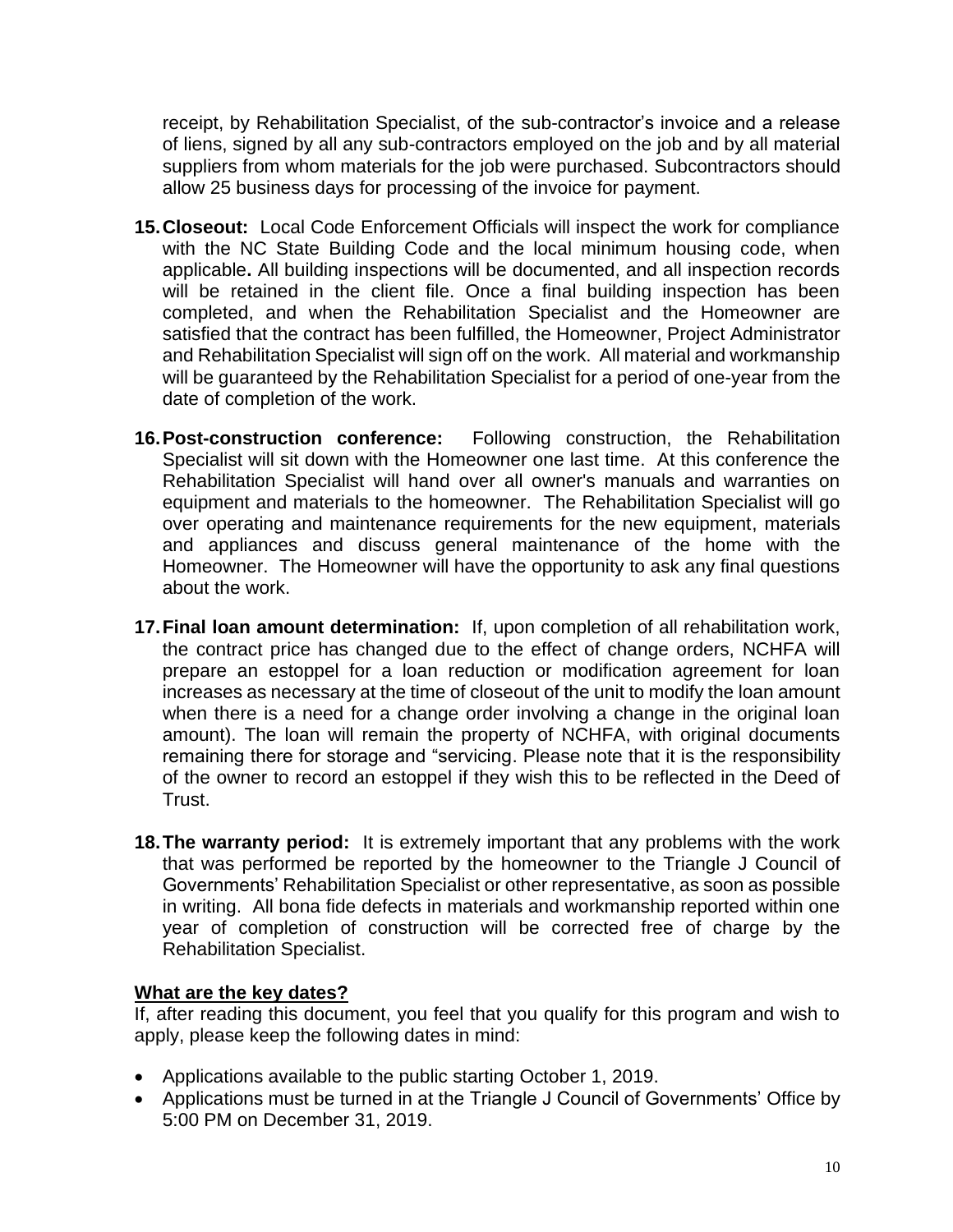- Selection of units will be made by March 31, 2020.
- If additional funds are available, additional units will be selected by November 30, 2021. All additional homeowners selected will be from the pool of applicants that originally applied before December 31, 2019.
- All rehabilitation work must be under contract by December 31, 2021.
- All rehabilitation work must be completed by June 30, 2022.

### **How do I request an application?**

Contact:

Erika Brown, Housing Planner Triangle J Council of Governments 4307 Emperor Boulevard, Suite 110, Dunham, NC 27701 Phone: (919) 558-2700 Email: ebrown@tjcog.org

Or: pick up an application at Triangle J Council of Government's office located at 4307 Emperor Boulevard, Suite 110, Durham NC 27703 or at the Harnett County Community Development Office, 200 Alexander Drive, Lillington NC 27546.

**Is there a procedure for dealing with complaints, disputes and appeals?** Although the application process and rehabilitation guidelines are meant to be as fair as possible, Triangle J Council of Governments realizes that there is still a chance that some applicants or participants may feel that they are not treated fairly. The following procedures are designed to provide an avenue for resolution of complaints and appeals.

During the application process:

- 1. If an applicant feels that his/her application was not fairly reviewed or rated and would like to appeal the decision made about it, he/she should contact Erika Brown, Housing Planner, within five days of the initial decision and voice their concern. If the applicant remains dissatisfied with the decision, the detailed complaint should be put into writing.
- 2. A written appeal must be made within 10 business days of the initial decision on an application.
- 3. Triangle J Council of Governments will respond in writing to any complaints or appeals within 10 business days of receiving written comments.

During the rehabilitation process:

- 1. If the homeowner feels that construction is not being completed according to the contract, he/she must inform the Rehabilitation Specialist, preferably in writing.
- 2. The Rehabilitation Specialist will inspect the work in question. If he finds that the work is not being completed according to the contract, the Rehabilitation Specialist will review the contract with the sub-contractor and correct the problem.
- 3. If problems persist, the homeowner must put the concern in writing and a mediation conference between the homeowner and the Rehabilitation Specialist, convened and facilitated by Triangle J Council of Governments.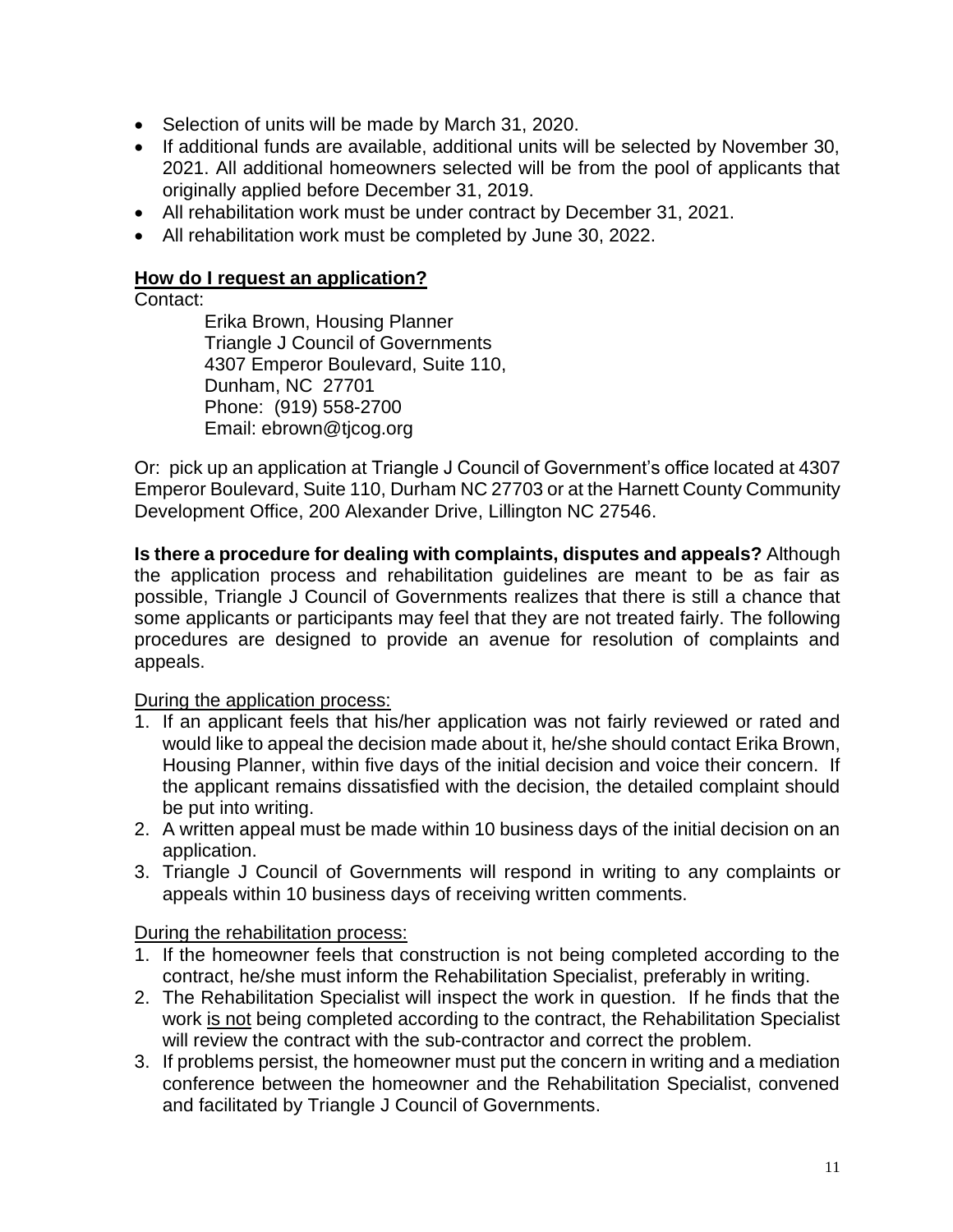- 4. Should the mediation conference fail to resolve the dispute, Triangle J Council of Governments' Program Administrator will render a written final decision.
- 5. If the Rehabilitation Specialist finds that the work is being completed according to contract, the complaint will be noted and the Rehabilitation Specialist and the homeowner will discuss the concern and the reason for the Rehabilitation Specialist's decision.

#### Final Appeal:

After following the above procedures, any applicant or homeowner who remains dissatisfied with Triangle J Council of Government's final decision may appeal in writing to Michael Handley, NCHFA, PO Box 28066, Raleigh, NC 27611-8066, (919) 877- 5627.

**Will the personal information provided remain confidential?** Yes. All information in applicant files will remain confidential. Access to the information will be provided only to Triangle J Council of Governments employees who are directly involved in the program, the North Carolina Housing Finance Agency, the US Department of Housing and Urban Development (HUD) and auditors.

**What about conflicts of interest?** No employee or board member of Triangle J Council of Governments, or entity contracting with Triangle J Council of Governments, who exercises any functions or responsibilities with respect to the ESFRLP19 project shall have any interest, direct or indirect, in any contract or subcontract for work to be performed with project funding, either for themselves or those with whom they have family or business ties, during their tenure or for one year thereafter. Relatives of Triangle J Council of Governments' employees or of Triangle J Council of Governments board members and others closely identified with, may be approved for rehabilitation assistance only upon public disclosure before the Triangle J Council of Governments Board of Commissioners and written permission from NCHFA.

**What about favoritism?** All activities under ESFRLP19, including rating and ranking applications, inviting bids, selecting contractors and resolving complaints, will be conducted in a fair, open and non-discriminatory manner, entirely without regard to race, color, religion, national origin, sex, familial status and disability.

#### **Outreach Efforts of the ESFRLP19 Program**

Triangle J Council of Governments makes citizens aware of the ESFRLP program and other housing rehabilitation opportunities through various service providers and specific outreach efforts. At minimum, Triangle J Council of Governments will advertise or publish an article about the Essential Single-Family Rehabilitation Loan Pool Program via the following media/venues: at senior centers throughout the County and on the County's website.

**Who can I contact about the ESFRLP19 program?** Any questions regarding any part of this application or program should be addressed to: